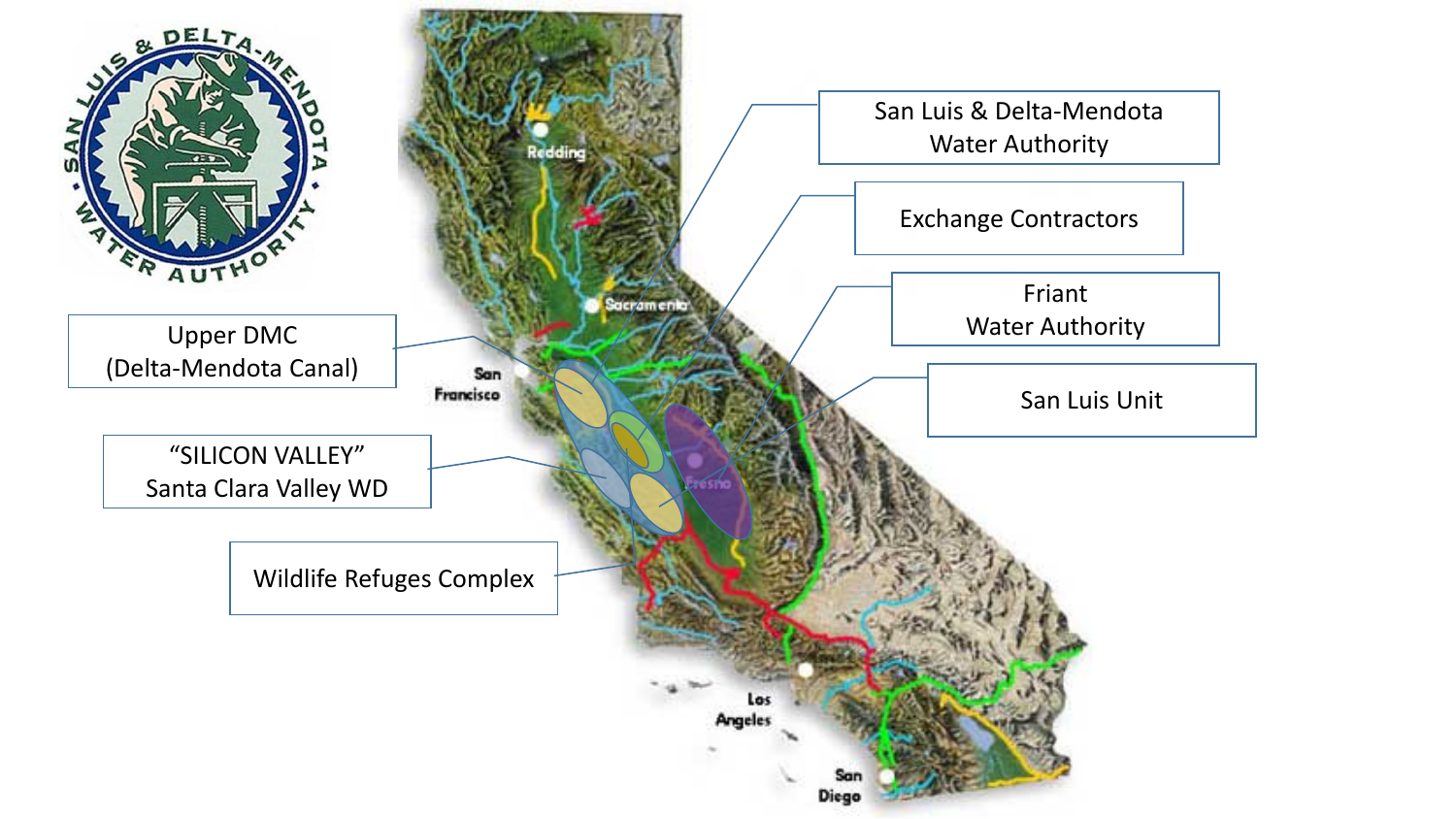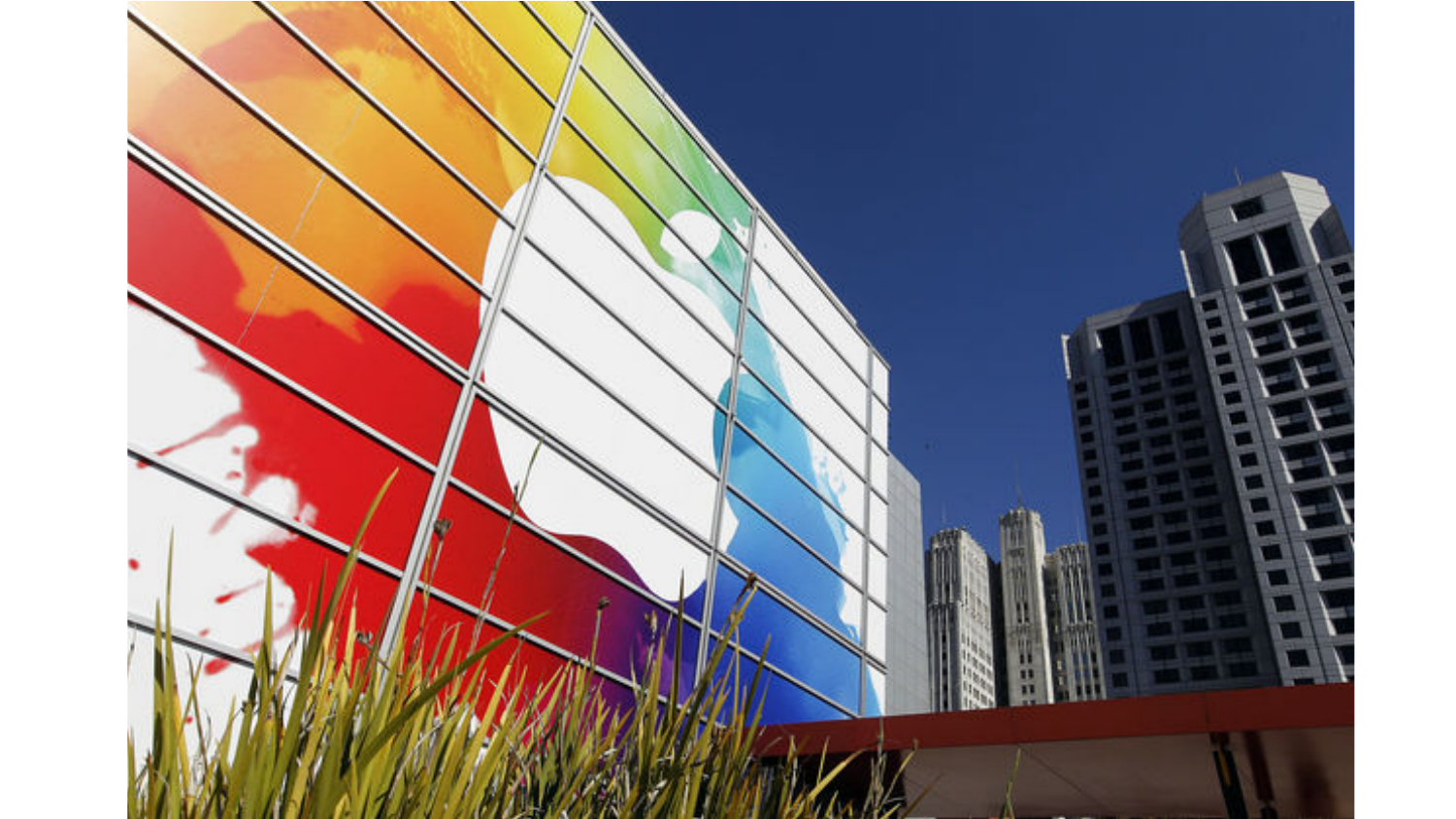

Photos by Gary Zahm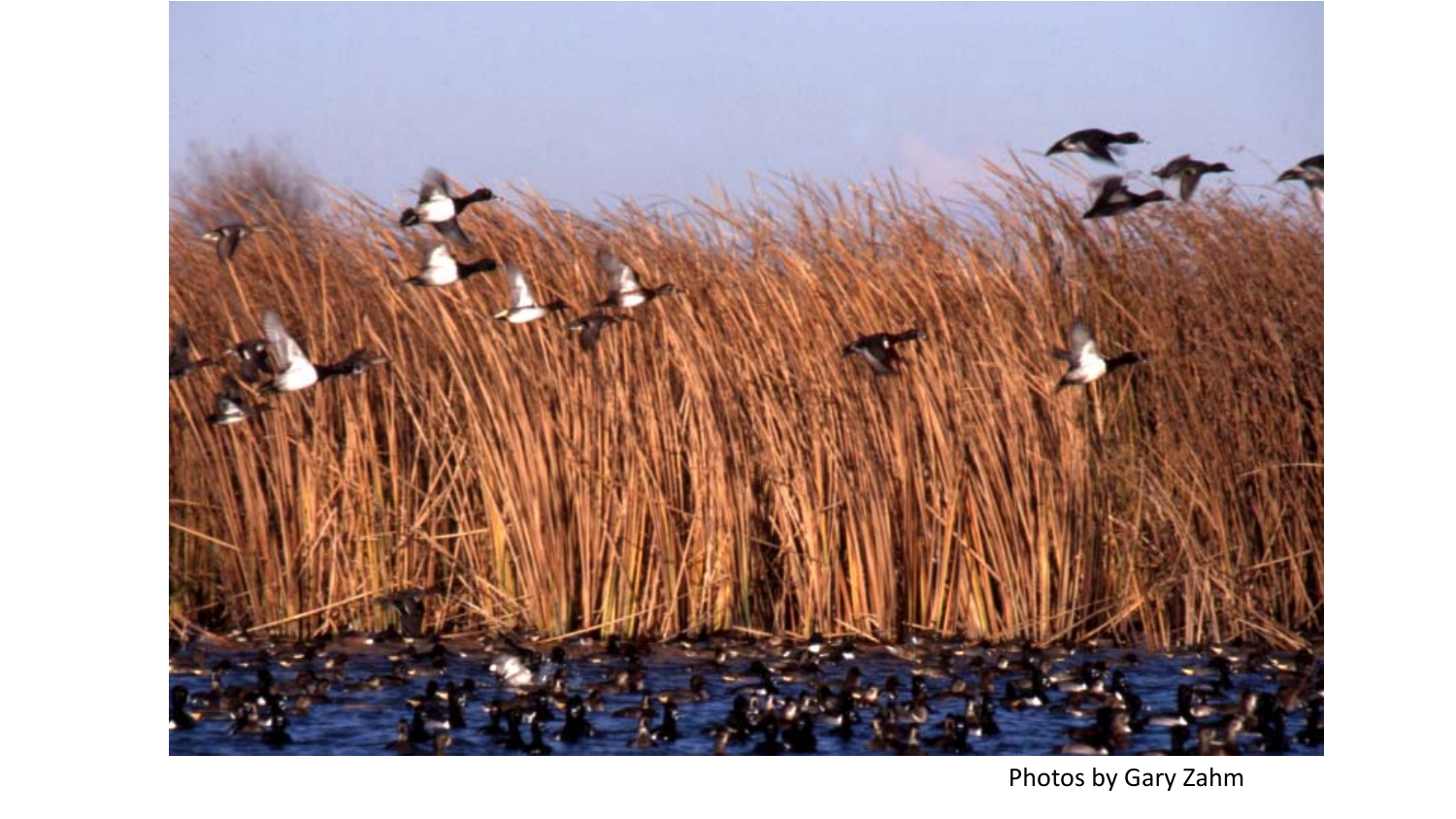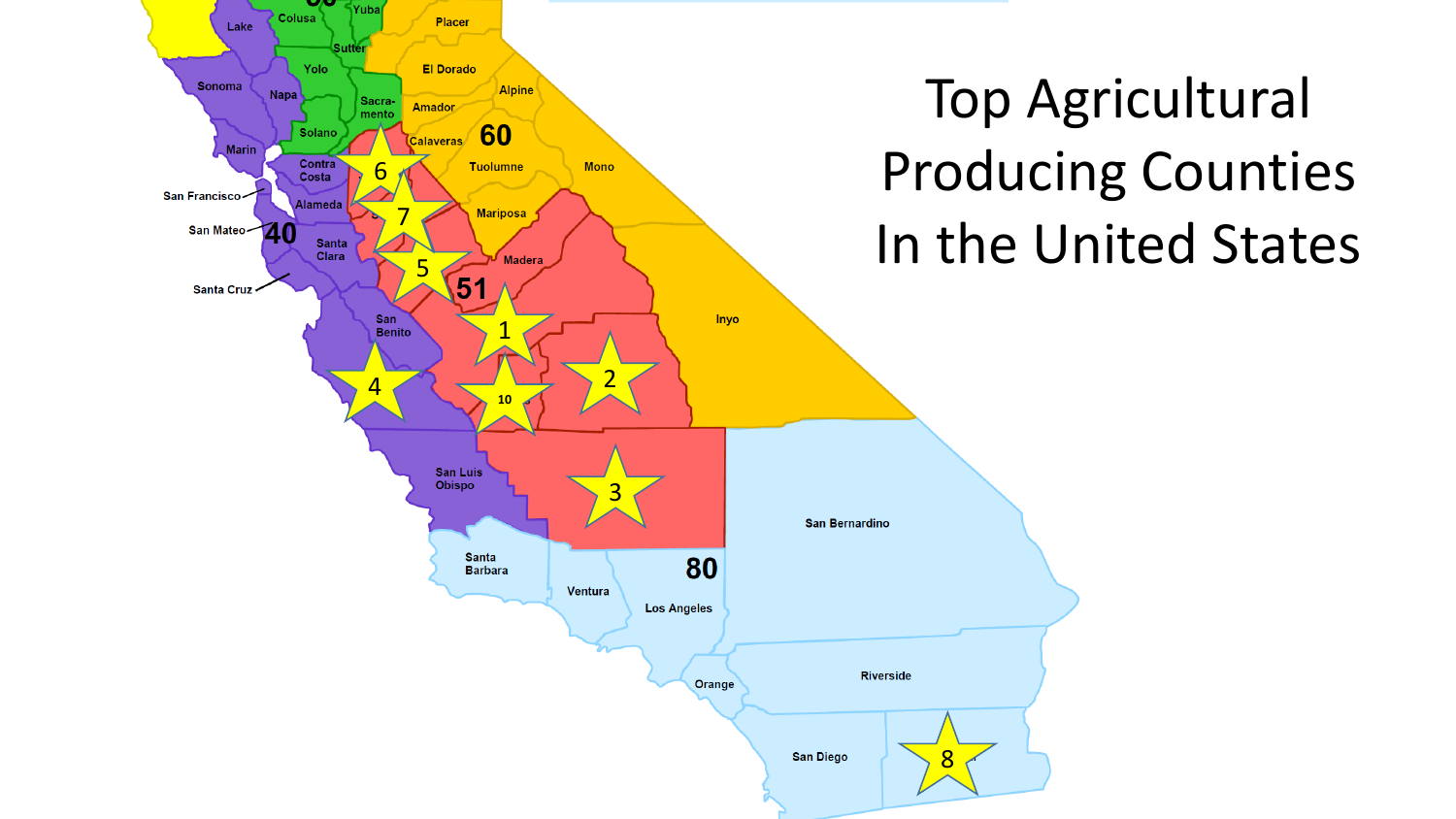## South of Delta CVP Ag Allocations by Era

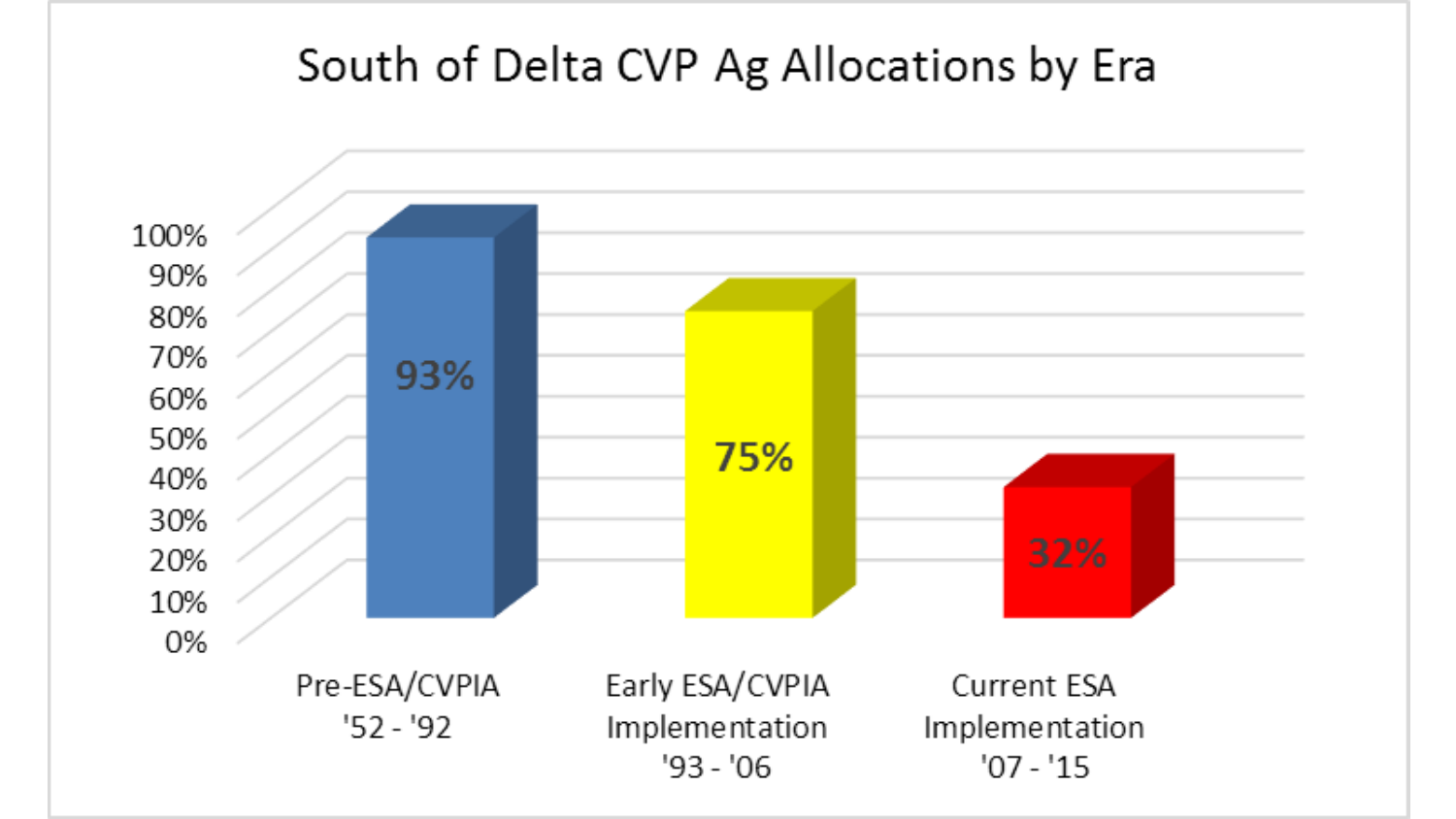|                             |                  |             | <b>From Revised Salmon Temperature Management Plan</b> |
|-----------------------------|------------------|-------------|--------------------------------------------------------|
|                             | 16-Jun-15        |             |                                                        |
|                             | <b>Potential</b> | Crop        | <b>Economic</b>                                        |
|                             | Impacted         | <b>Type</b> | <b>Impacts</b>                                         |
| <b>Reporting Agency</b>     | <b>Acres</b>     |             |                                                        |
|                             | (ac)             |             | (\$)                                                   |
| <b>SLDMWA</b>               |                  |             |                                                        |
| <b>Exchange Contractors</b> | 120,000          | Field       | 720,000,000                                            |
| <b>Exchange Contractors</b> | 30,000           | Perm        | 300,000,000                                            |
| Westlands WD (1)            | 50,000           | Mix         | 450,000,000                                            |
| Westlands WD(2)             | 40,000           | <b>Mix</b>  | 360,000,000                                            |
| Byron Bethany ID            |                  | Power       | 30,000,000 to 500,000,000                              |
| Patterson ID                | 10,000           | Perm        | 393,000,000                                            |
| Banta-Carbona ID            | 15,000           | <b>Mix</b>  | 50,000,000                                             |
| Del Puerto WD               | 25,000           | Perm        | 250,000,000                                            |
| Del Puerto WD               | 20,000           | Field       | 160,000,000                                            |
| San Luis WD                 | 25,000           | Perm        | 500,000,000                                            |
| Santa Clara Valley WD       |                  |             |                                                        |
| Fed/State / Private Refuges | 95,000           | Wetland     | 75,000,000                                             |
| Sacramento Valley           |                  |             |                                                        |
| GCID/SRSC                   | 30,000           | Field       | 100,000,000                                            |
| Tehama-Colusa Canal         | 50,000           | Perm        | 500,000,000 to 1,000,000,000                           |
| <b>Friant Contractors</b>   |                  |             | 90,000,000                                             |
| <b>Est. Totals</b>          | 510,000          |             | \$<br>3,978,000,000                                    |
|                             |                  | to          | \$<br>4,948,000,000                                    |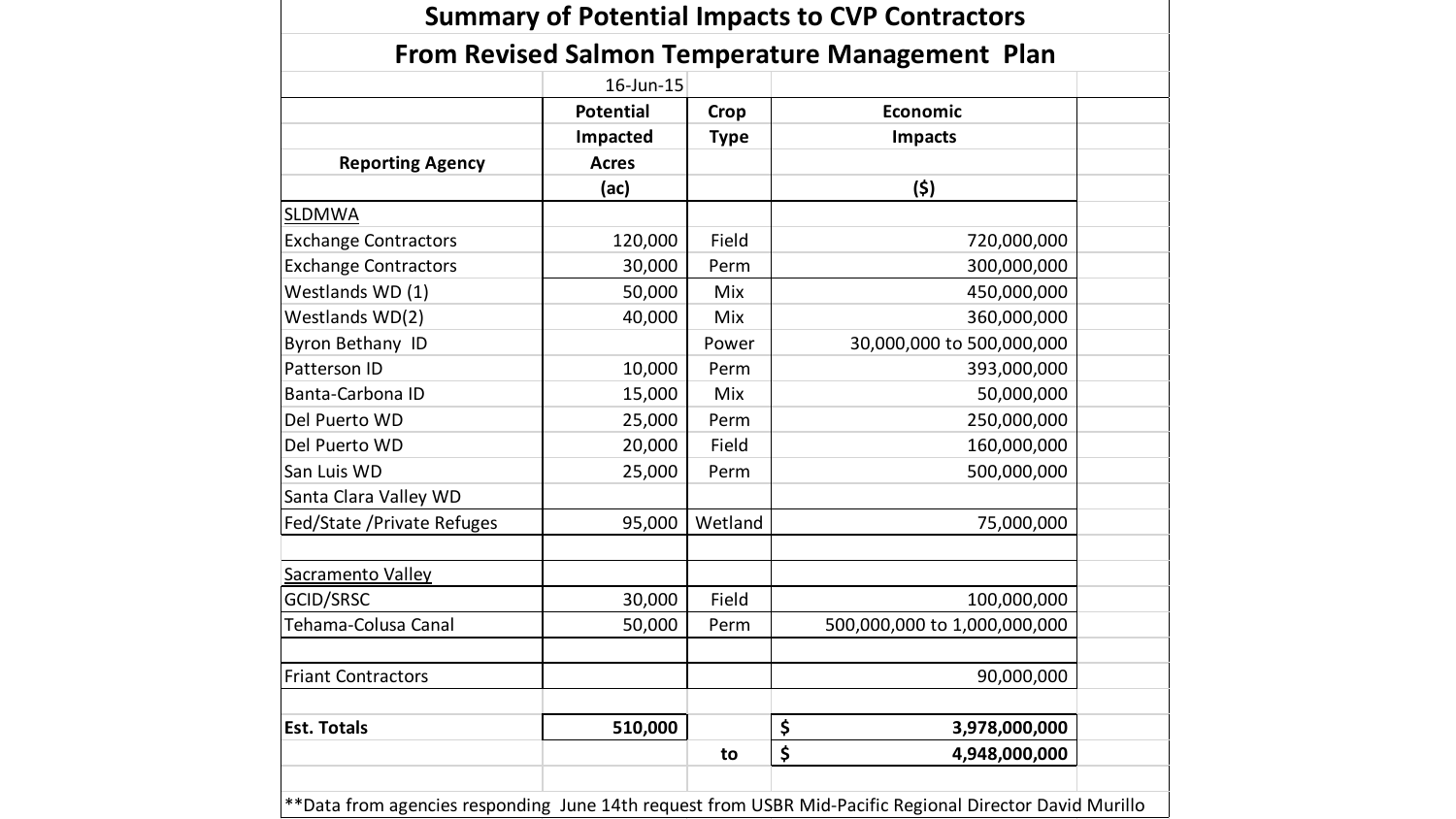## SLDMWA Asks

- 1) Public water agencies be integral part of emergency management:
	- a) PWAs have unique capacity to:
		- i. Develop resources;
		- ii. Adjust demands;
		- iii. Provide expertise.
	- b) PWAs have unique, unrepresented responsibilities to serve the public.
- 2) Release reserved water as soon as possible.
- 3) Facilitate agreeable outcomes.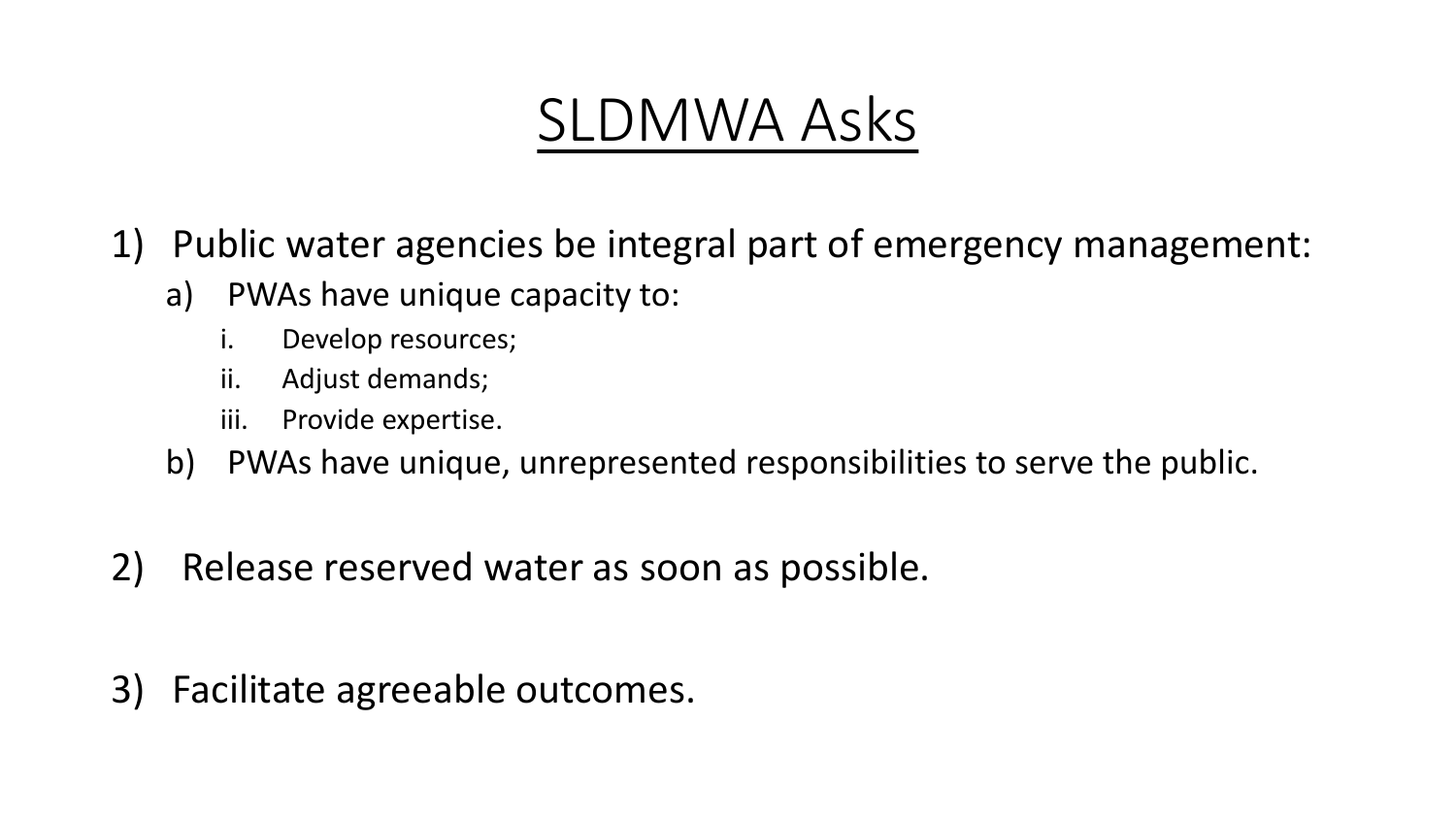